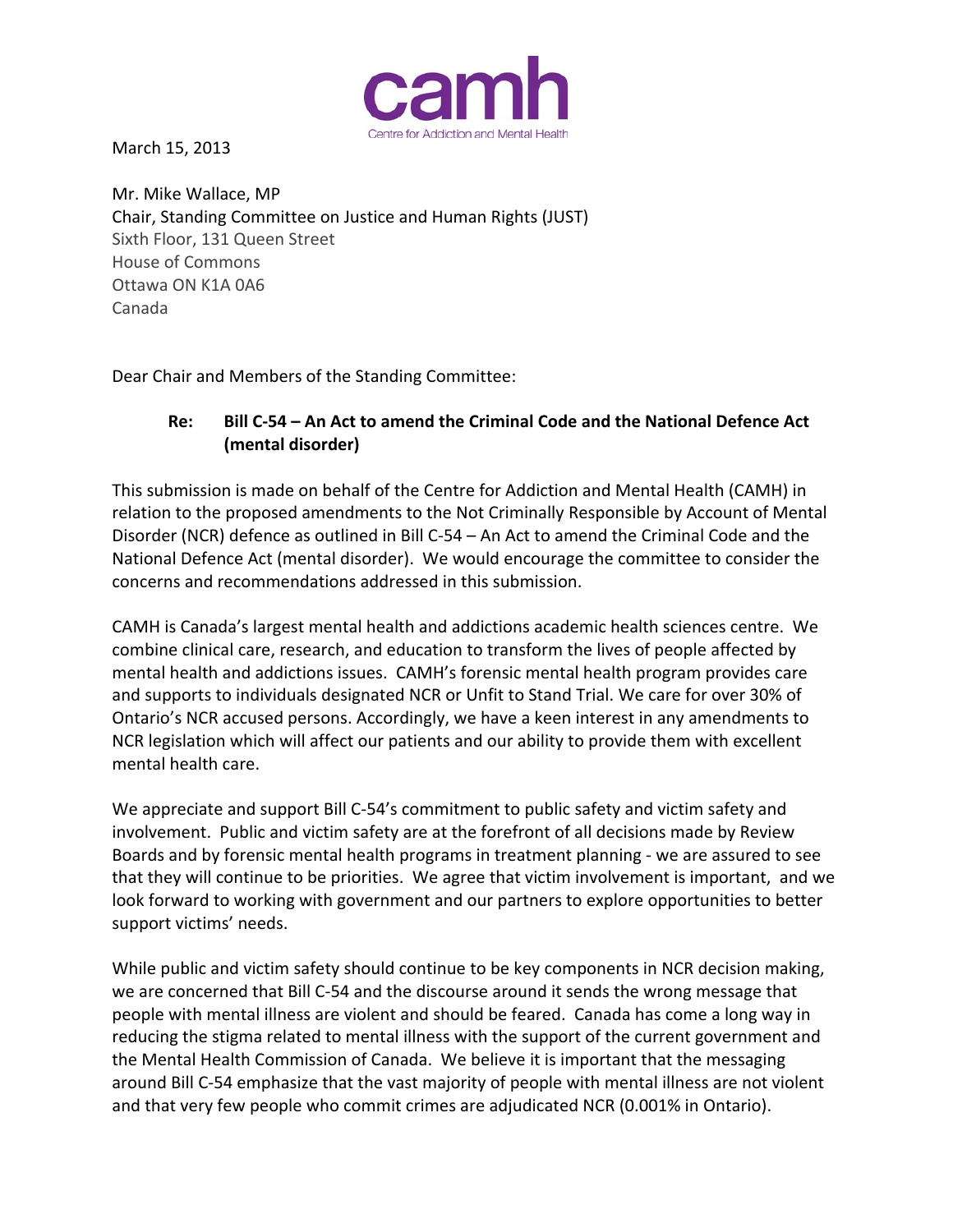Moreover, the likelihood of an NCR individual reoffending is significantly less than someone discharged from a federal prison (7.5% vs. 41‐44%).

There are three specific parts of Bill C‐54 that CAMH has identified as most likely to compromise the treatment and rehabilitation needs of mentally ill offenders: altering the wording of section 672.54 of the Act; using an individual's index offense to determine a 'high risk' designation; and restricting community involvement for 'high risk' offenders.

## **Altering the wording of section 672.54 of the Act**

CAMH is concerned that Bill C‐54 alters the wording of section 672.54 to make public safety the *paramount* consideration when a court or Review Board makes a disposition order. While similar wording already exists in case law, changing the wording in the Act clearly signals a desire for a shift in emphasis ‐ that there should be a tightening of decision making for *all* NCR accused. The original intent of NCR legislation was to balance public safety with the treatment and rehabilitation needs of mentally ill offenders. We believe that shifting this balance will prevent NCR individuals from receiving the best possible mental health care

The Bill also amends the current NCR legislation which requires Review Boards to make disposition orders that are 'least onerous and least restrictive' to make orders that are 'necessary and appropriate in the circumstances'. This is a significant change in the legislation that would impact all current and future mentally ill offenders who are designated NCR. Given the context of Bill C‐54 and the precedence of public safety, it is our belief that 'necessary and appropriate' dispositions will be more restrictive and that more NCR individuals will be detained in forensic units for longer periods and in higher secure units than is actually necessary. Again, these types of restrictions will compromise the rehabilitation and community re-integration process for many NCR individuals. The widespread application of this amendment will lead to increased pressure on forensic mental health programs that are already operating over capacity.

Clause 10 of the Bill introduces a new statutory definition of 'significant threat'. Although the term is not presently defined in statute, the Supreme Court of Canada (SCC) has defined 'significant threat' as a '*real* risk of serious physical or psychological harm' to others. The Bill's wording, however, does not include the requirement that the risk be 'real'. In addition, it expressly states that the harm does not necessarily have to be 'violent' in order to come within the statutory definition. Collectively, these differences between the SCC's definition and the new statutory definition appear to lower the threshold of risk that is necessary in order to maintain a Review Board's jurisdiction over an accused person, thereby making it harder for a person to attain an absolute discharge. CAMH recommends that all wording from section 672.54 of the Act remain as it currently stands.

### **Using an individual's index offense to determine a 'high risk' designation**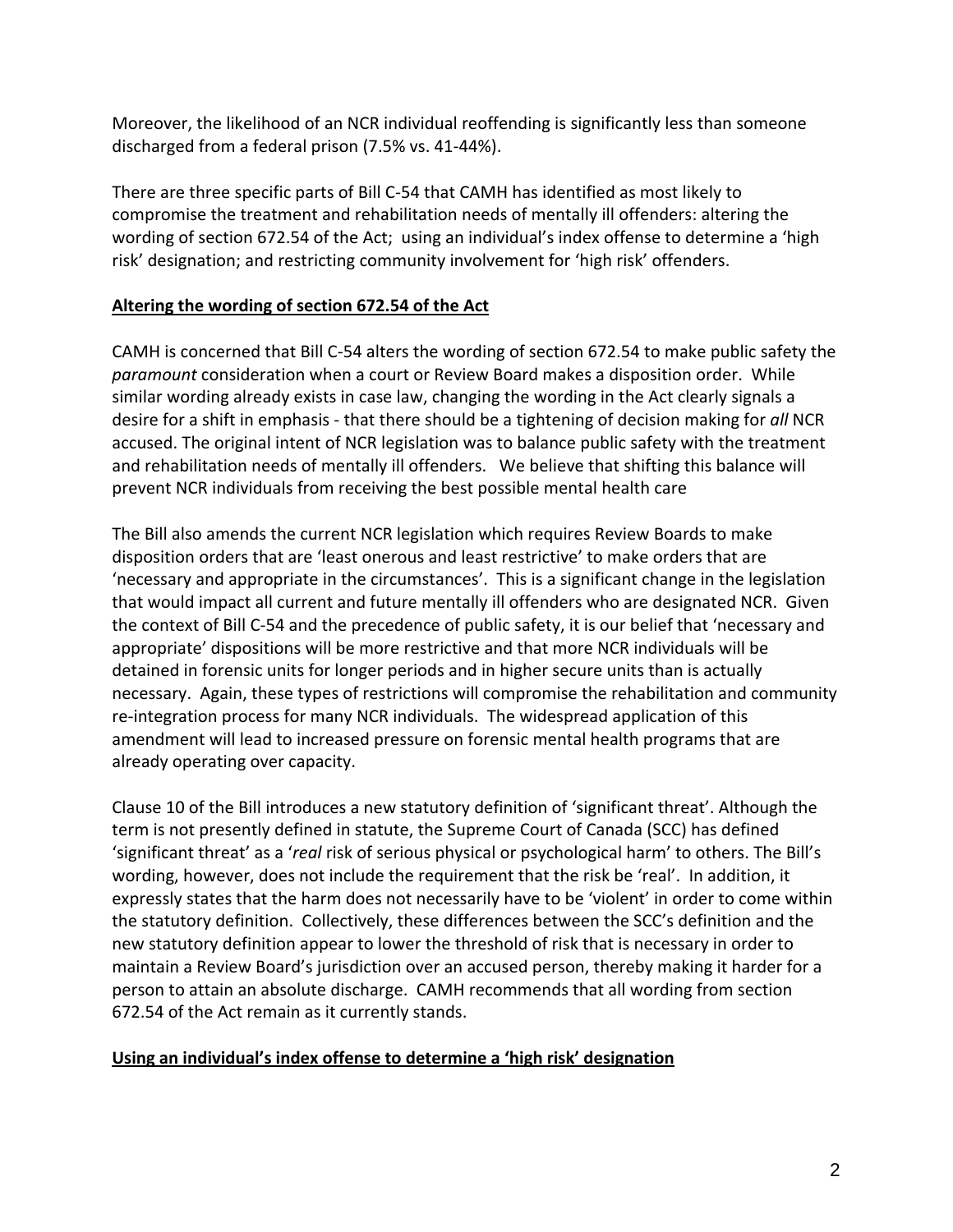While many NCR individuals have committed very serious offenses, it is important to remember that these offenses were the result of untreated or improperly treated mental illness. Simply looking at the severity of the index offense is not an effective way of determining if someone is at a 'high risk' for reoffending. It is more important to review their history of criminal offenses, violence and mental illness along with assessing their insight into their illness, attitude about their offense, and whether or not they are actively involved in their treatment and rehabilitation plans. These factors are better indicators of whether or not an NCR individual is at a 'high risk' for reoffending. The severity of the index offence is not necessarily a good predictor of future risk.

Designating someone as 'high risk' when they are actually lower risk will see individuals detained in hospital for longer periods and in higher secure units than is actually necessary. It will compromise their rehabilitation and ability to successfully re-integrate into the community. This suggests the importation of a spirit of retribution into a jurisdiction where it does not belong. CAMH recommends that using an individual's index offense to determine a 'high risk' designation be removed from the legislation.

Additionally, the provision that allows for reduced frequency of annual review hearings from the current once every 12 months, up to a possible thirty-six months for some persons designated as 'high risk', seems incongruent with the clinical reality that these persons need more careful and regular oversight.

### **Restricting community involvement for 'high risk' offenders**

Providing patients with opportunities for passes into the community is a necessary part of therapeutic rehabilitation and community re‐integration. Review Boards and forensic mental health programs gradually and carefully introduce passes to individuals detained in forensic units, in a thoughtful and planned manner that takes into account the person's commitment to treatment, his or her rehabilitative progress, and his or her mental status at the time. The exercise of these passes enables clinicians to more accurately assess an individual's 'risk' and his or her readiness for greater community involvement. It also fosters the development of skills that will be necessary for an individual's successful community reintegration over the long term. CAMH recommends that Bill C‐54 be amended to allow the gradual introduction of community passes to 'high risk' offenders who demonstrate a dedication to their recovery.

#### **Unintended consequences**

We would be remiss if we did not highlight another potential repercussion of these three proposed amendments. By emphasizing security and restrictions over treatment and rehabilitation in the variety of ways documented above, future offenders with mental illness may be advised to go into the criminal justice system instead of the mental health system. Defense counsel are liable to advise their clients against raising the NCR defense, lest they be subject to a very restrictive and long lasting 'high risk' designation, regardless of the likelihood of this being imposed on them. For all NCR accused, the new regime will be tighter and harder